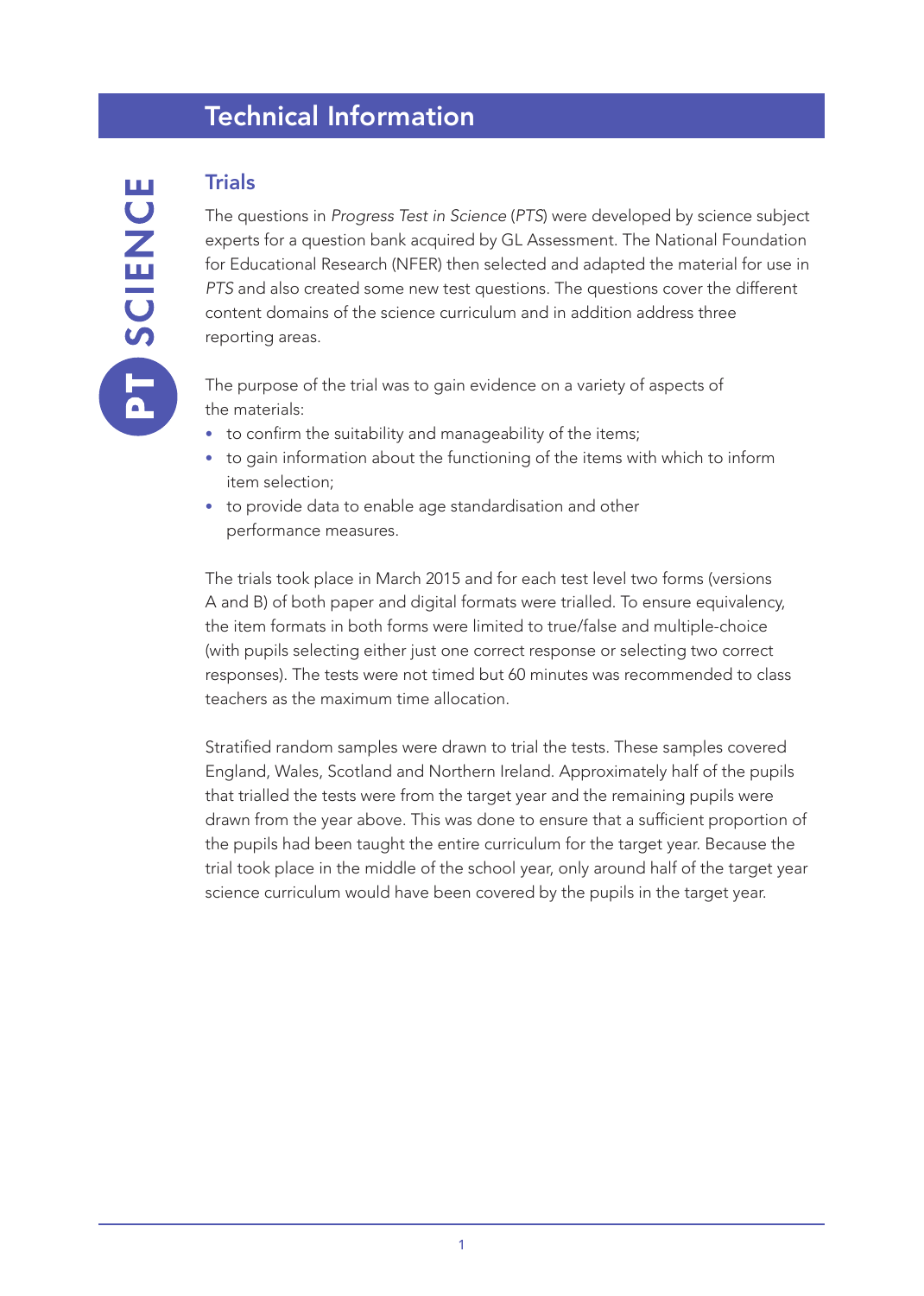Schools were asked to administer one test booklet (either version A or B) for each level they were trialling. The numbers of students taking part in the trials were as follows:

|                   | <b>Number of students</b> |         |                  |                  |              |  |
|-------------------|---------------------------|---------|------------------|------------------|--------------|--|
| <b>Test level</b> | <b>Paper A</b>            | Paper B | <b>Digital A</b> | <b>Digital B</b> | <b>Total</b> |  |
| PTS8              | 349                       | 343     | 302              | 243              | 1237         |  |
| PTS9              | 376                       | 396     | 260              | 336              | 1368         |  |
| <b>PTS10</b>      | 377                       | 403     | 227              | 234              | 1241         |  |
| <b>PTS11</b>      | 304                       | 367     | 253              | 289              | 1213         |  |
| <b>PTS11T</b>     | 171                       | 152     | 117              | 142              | 582          |  |
| <b>PTS13</b>      | 628                       | 587     | 183              | 183              | 1581         |  |
| <b>PTS14</b>      | 566                       | 502     | 164              | 150              | 1382         |  |

#### Standardisation

The data from the trials were analysed to provide information on the difficulty level of each question, its ability to discriminate between high and low scorers, and the extent to which it proved equally difficult for both genders, once each sex's general level of performance was taken into account. This information was then used to select questions for the final standardisation version of the paper and digital test. The items for the final test have been selected to achieve the best balance between overall test difficulty, proportions of the content areas and performance of individual items. The paper and digital versions of the tests have the same content. Further analysis showed that most of the questions showed no differential performance between paper and digital. Therefore, the paper and digital trial data was combined for the final standardisation.

The standardisation of all levels (except *PTS*11T) was based on the trial data. Within each level, the A and B forms from the trials had some common questions. With the common questions it was possible to combine the results of both versions and use a statistical model (Item Response Theory) to estimate scores based on the questions selected for the final standardisation version.

*PTS*11T is developed for use at the beginning of the school year in September. The A and B forms for this level were trialled in March 2015. A separate standardisation exercise was carried out in September 2015 based on the final version of the test. In the standardisation study 5,719 students took the paper version and 1,976 students took the digital version of *PTS*11T.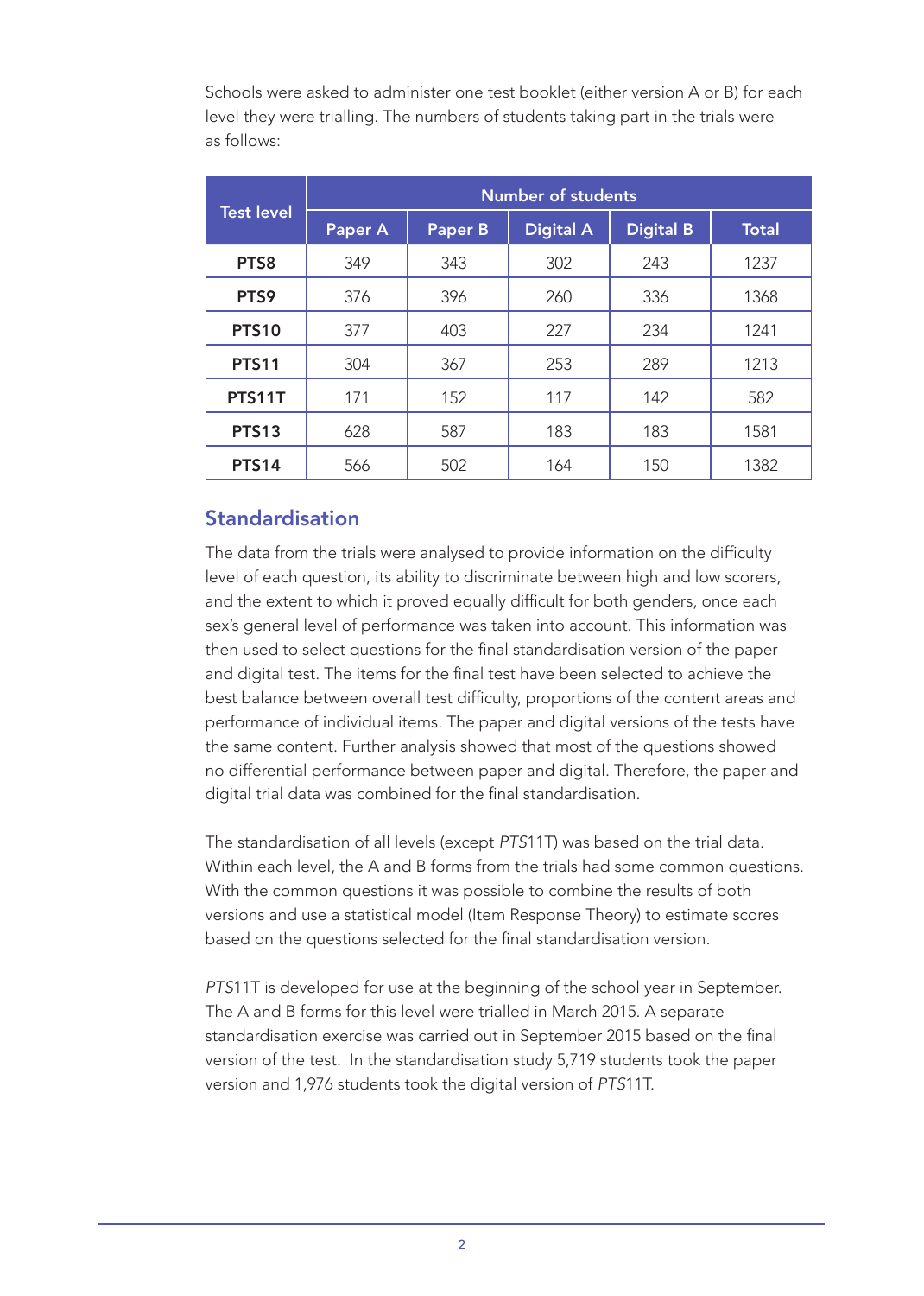### Test reliability

The reliability of a test is a measure of the consistency of a student's test scores over repeated testing, assuming conditions remain the same – that is, there is no fatigue, learning effect, or lack of motivation. Tests with poor reliability might result in very different scores for a student across two test administrations.

The reliability of the test was estimated using the Cronbach's Alpha formula which produces values ranging from 0 to 1. Values above 0.80 are considered to be very good. The reliability values for the *PTS* levels are given in the table below. They all show that the tests are very reliable. There were no significant differences between the reliabilities of paper and digital versions.

| <b>Test level</b> | <b>Reliability</b> |
|-------------------|--------------------|
| PTS8              | 0.80               |
| PTS9              | 0.83               |
| PTS10             | 0.86               |
| <b>PTS11</b>      | 0.88               |
| PTS11T            | 0.90               |
| PTS13             | 0.88               |
| PTS14             | 0.86               |

For interpreting the score of an individual student, the standard error of measurement (SEM) is a more useful statistic than a reliability coefficient. It indicates how large, on average, the fluctuations in standard scores may be and indicates the 68% chance or confidence band. However, most tests show the 90% chance or confidence bands.

For example, the SEM for *PTS*10 is 5.6 for the UK. For an average-performing student with a *PTS*10 Standard Age Score (SAS) of 100, there is a 90% chance that the student's true SAS will be in the range +/- 9.2, i.e. between 91 and 109.

| <b>Test level</b> | <b>SEM</b> | 90% SAS confidence band (+/-) |  |
|-------------------|------------|-------------------------------|--|
| PTS8              | 6.7        | 11.0                          |  |
| PTS9              | 6.2        | 10.2                          |  |
| <b>PTS10</b>      | 5.6        | 9.2                           |  |
| <b>PTS11</b>      | 5.2        | 8.5                           |  |
| PTS11T            | 4.7        | 7.8                           |  |
| <b>PTS13</b>      | 5.2        | 8.5                           |  |
| <b>PTS14</b>      | 5.6        | 9.2                           |  |